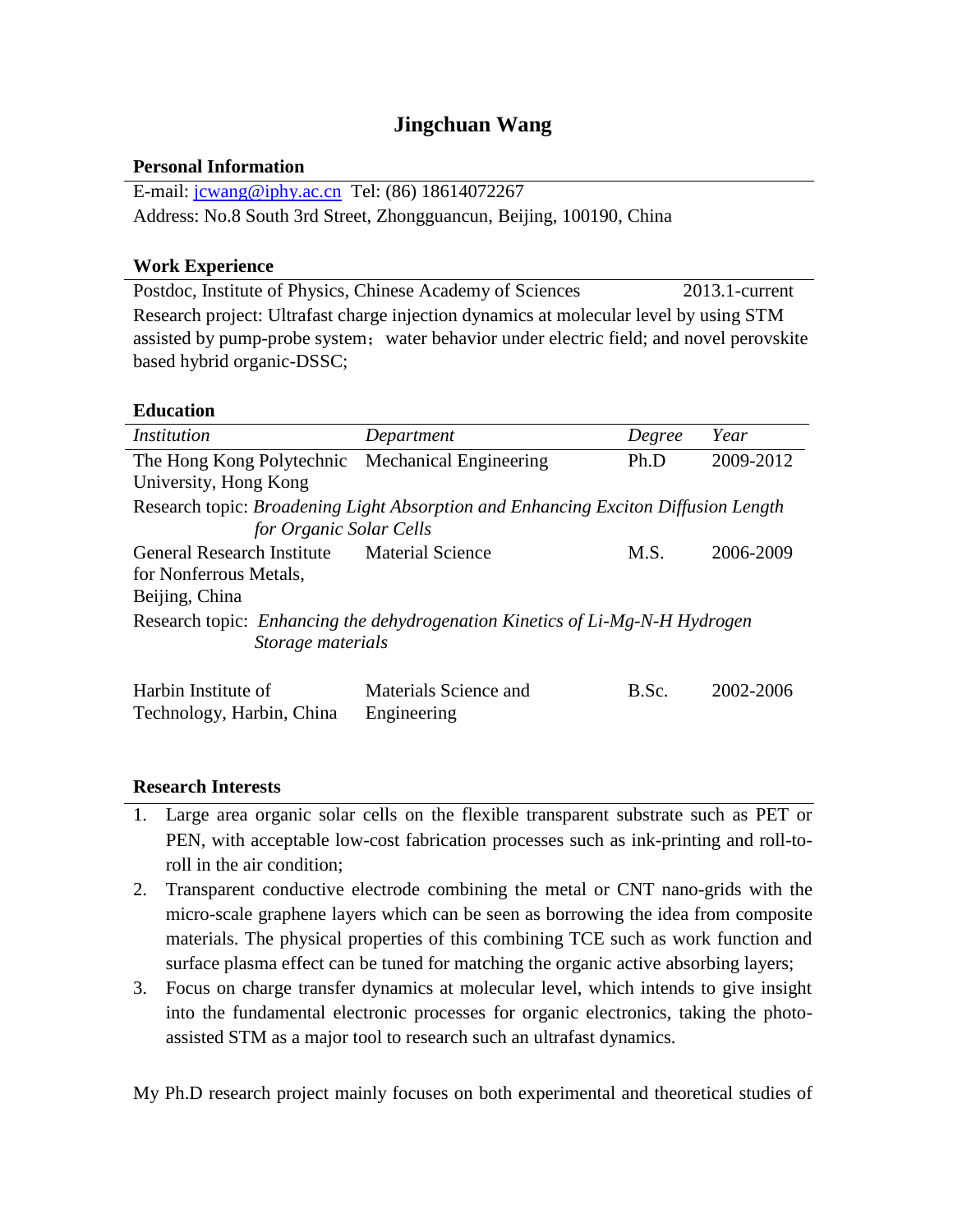charge transfer mechanisms, band structure engineering, and interfacial modifications in organic solar cells. My work included:

- 1. Intensive investigation the mechanisms of causing the "S-shape" effect in the J-V curves of small molecule organic solar cells by both experimental and numerical studies;
- 2. Demonstrate and investigate the use of multi-junctions design in OPV for power conversion efficiency enhancement, the main principle behind is to enhance optical absorption of the solar cells without scarifying the charge transport efficiency;
- 3. New solution growth method for the crystallized SubPc organic semiconductor thin film and its characterization including exciton diffusion length, crystalline structure, PL spectrum and etc.

## **Skills**

## *Fabrication and characterization skills for electronic devices*

Thermal evaporation chamber, spin coating machine, electro-spinning, grazing incidence X-ray diffraction (GIXRD), scanning electron microscope (SEM), electron transmission microscope (TEM), atomic force microscope (AFM), Photo-assisted STM, FT-IR and Ramen spectroscopy, photoluminescence, I-V and C-V measurement and CCD-based thermoreflectance.

## *Fabrication and characterization skills for hydrogen storage materials*

Dynamics and kinetics characterization for hydrogen storage materials (including alloys and light weight  $LiNH_2$ ,  $MgH_2$ , etc active materials), TG-DSC for thermal analysis, glovebox handle, high energy mixer for alloy preparation.

## *Numerical programming and graph plotting skills*

MatLAB, COMSOL and AMPS for photovoltaic simulation

## *Ultrahigh vacuum system operation and cryogenic stage*

Low temperature Scanning tunneling microscope (STM), Transition absorption measurement with pump-probe system (a little)

## **Publications**

- **1. J.C. Wang**, S.Q. Shi, C.W. Leung and P.K.L. Chan, "*Enhancing of exciton diffusion length in crystallized Boron Subphthalocyanine Chloride thin film grown on negatively charged surface of electrode* "(submitted)
- **2. J.C. Wang**, S.Q. Shi, C.W. Leung, S.P. Lau, K.Y. Wong and P.K.L. Chan, "*Short circuit current improvement in planar heterojunction organic solar cells by multijunction charge transfer*", Applied Physics Letters, 100, 053301, 2012.
- **3. J.C. Wang,** X. C. Ren, S.Q. Shi, C.W. Leung, Paddy K. L. Chan, "*Charge accumulation induced S-shape J-V curves in bilayer heterojunction organic solar cells*", Organic Electronics, 12, pp.880~885, 2011. ( **was selected as the No.1 hottest paper of the season at O.E and was highly cited in Engineering" by**